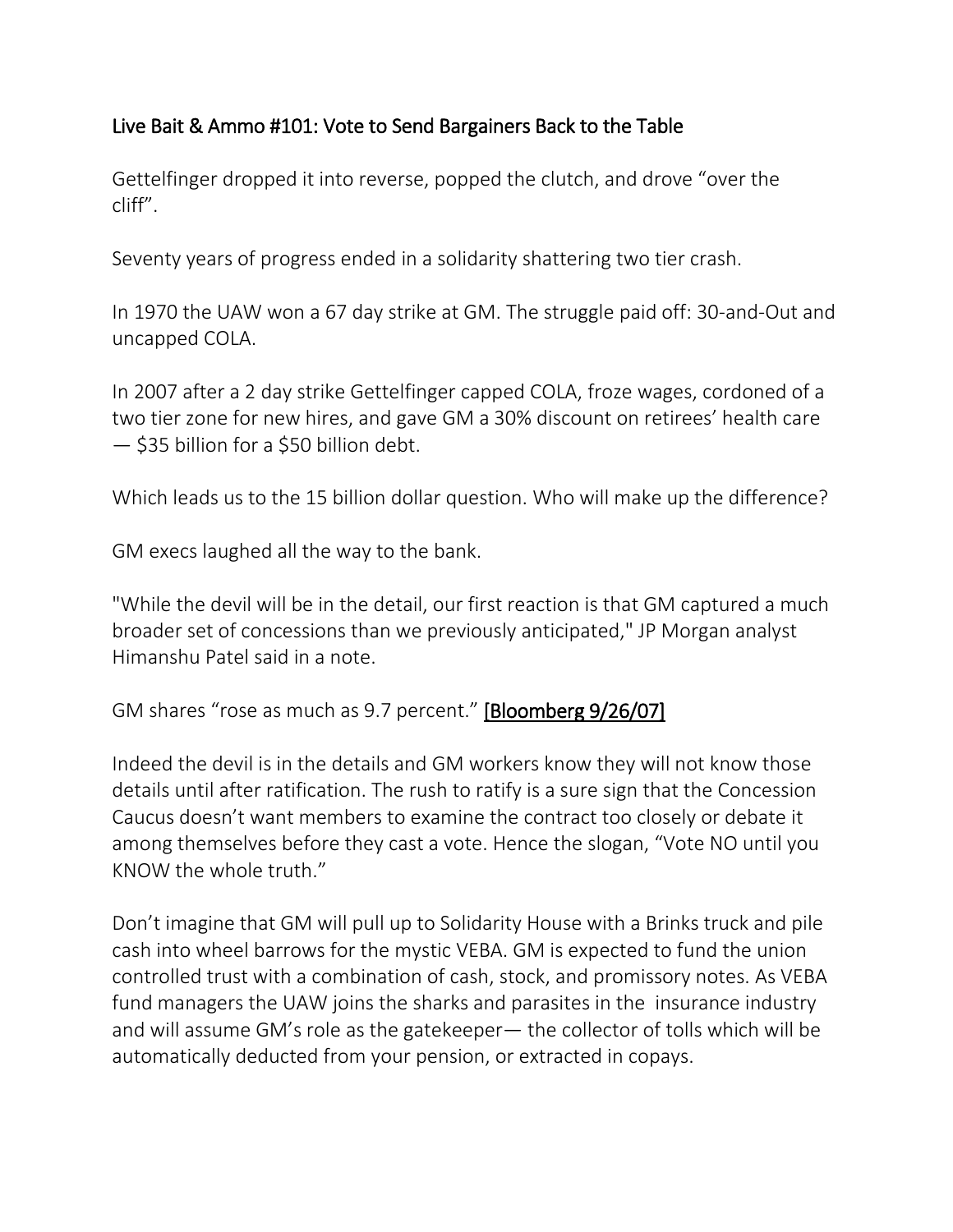The Wagon-Finger Accord amounts to a massive transfer of wealth from retirees to GM coffers. "In effect, the new agreement allows GM to cap and move off its books to an independent trust, a more than \$50 billion debt owed to the UAW for retiree health care...." [\[Wall St Journal 9/26/07\]](http://soldiersofsolidarity.org/files/relatednewsandreports07/GMPactStillFacesUAWMemberVote92607.html)

Retiree health care will no longer be a defined *benefit*. Instead it will be a defined *contribution* capped at approximately 30% less than its projected cost. A nice discount if you can get it.

(Do you think GM will pass the savings on to the customer?)

"For GM, restructuring the UAW health care legacy burden should help free the company to pursue Mr. Wagoner's strategy of accelerating growth outside the U.S." [\[Wall St Journal 9/26/07\]](http://soldiersofsolidarity.org/files/relatednewsandreports07/GMPactStillFacesUAWMemberVote92607.html) Labor's legacy wealth will be transferred to assets overseas and GM's job security pledges will go in the trash with the rest of their promises. In 1980 there were 350,000 UAW members working at GM. Today there are 73,000. Job security pledges littered every contract we've had since 1980.

Job security in the Wagon-Finger Accord will "depend on whether local unions at the factories agree to local contracts that make the plants more competitive. GM has been pushing local unions to agree to money-saving work rule changes, or socalled competitive operating agreements," company spokesman Don Flores said. "The local deals ....... cover a wide range of topics, including the number of job classifications and restrictions on non-union labor allowed to work inside plants." [\[Detroit News 9/26/07\]](http://www.detnews.com/apps/pbcs.dll/article?AID=/20070926/UPDATE/709260415)

There's a reason that COAs at Delphi have not been implemented. They don't want us to see how bloody the practice of cutting jobs to save jobs can be. Trades will hit the streets in droves.

Active workers will give up the cost of living that our retirees fought and won for us in 1970. The COLA has accrued \$2.08 in the last contract. COLA adds a dollar in overtime pay and amounts to over \$83 a week in straight time. A bare minimum of \$4,300 a year which will not accrue in the new contract. But that's just the beginning of the UAW's transition to non union conditions.